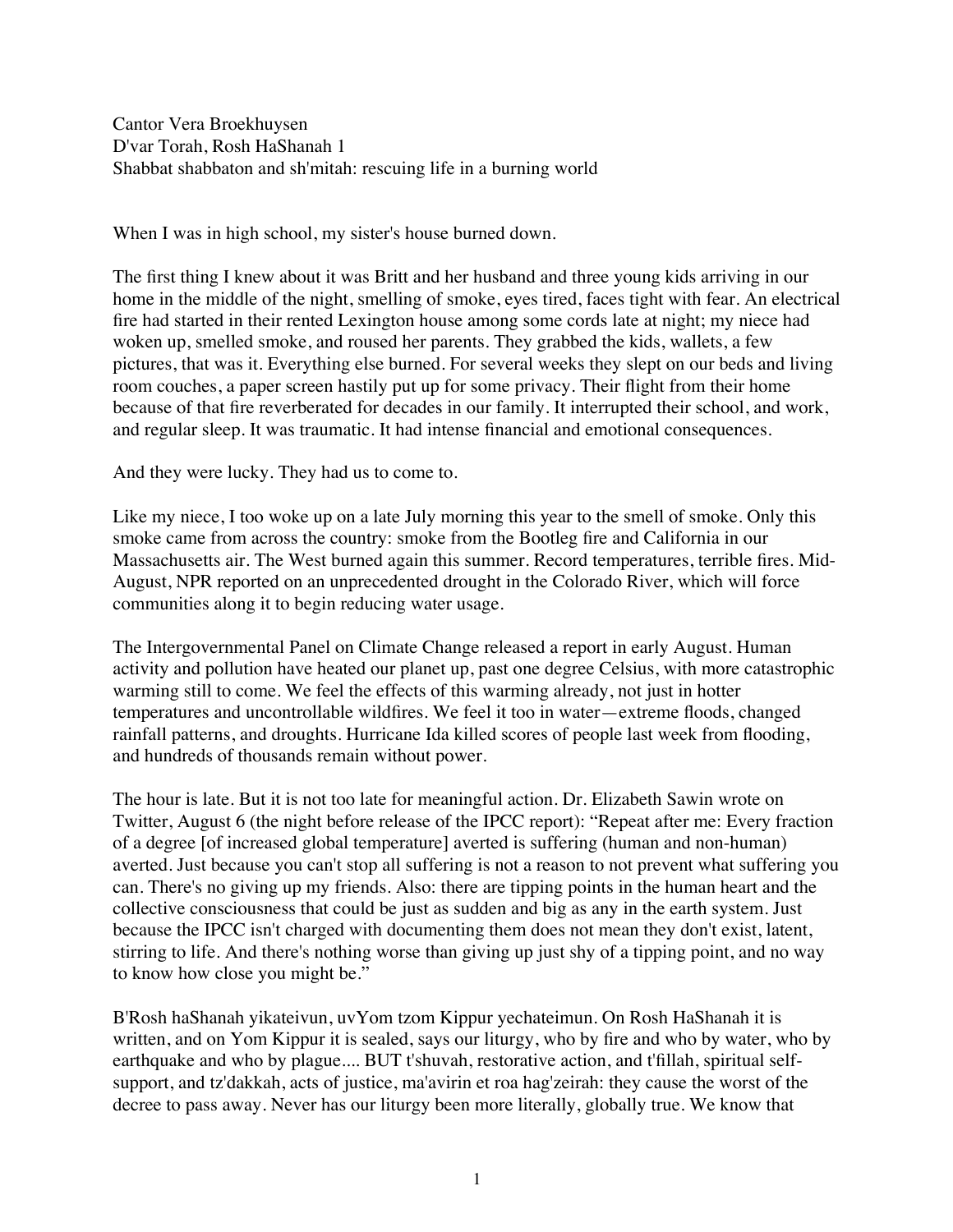climate change is here, and we cannot avoid it. But we can avert the worst ravages of the climate change decreed by our past relationship with the earth. If we cultivate life-saving, massive, global changes in practice, we can let green grow back through the ash.

A famous midrash<sup>1</sup> in the name of Rabbi Yitzchak compares Avraham to a man who, journeying, comes across a burning palace. "Is it possible that this palace has nobody to look after it?" the man asks. Whereupon its owner looks out from the palace and says, "I am the master of this palace." Similarly, Avraham, seeing the universe, asks, "is it possible that this universe lacks a person to look after it?" and the Holy Blessed One looks at him and says, "I am the master of this universe." We should not abandon a house, or world, on fire. We can continue to live in this world and still own our own responsibility. Our actions, like God's, make or break life on earth. Self-interest and moral obligation walk hand-in-hand here.

Combating climate change is also an issue of social justice. Fire losses disproportionately affect people with fewer resources—poorer countries and poorer individuals. In 2017, Grenfell Tower, a British apartment block in West London of mostly immigrant families, went up in flames. It was swathed in cheap external cladding for construction, which caught fire with terrifying speed. Sprinkler systems inside had been out of order for months if not years, with resident complaints about them unanswered. More than eighty people died that night. Safety measures undertaken for poorer people are too often inadequate, and as long as those in power are not directly affected, change is slow.

Folks with thin margins of survival are hit hardest by changes in their environments beyond their control. Enormous numbers of people are now climate refugees, fleeing from earth that will no longer support the growing seasons and crops and occupations that have traditionally helped them stay alive. Climate change damages national economies and, as a consequence, national security. The World Bank estimated in 2018 that more than 140 million people will be forced to move by 2050 because of environmental factors.<sup>2</sup> Climate refugees flee from Syria. From fields in Honduras and Guatemala that will no longer grow coffee, corn, and beans because the earth is hotter and the rains are no longer regular. They flee from more variable and dramatic weather that threatens both family and livestock husbandry in the East and Horn of Africa, Somalia and Sudan and the Democratic Republic of the Congo. Many climate refugees end up at the borders of the USA, as we've seen.

But our country is not an island, and climate change is here, too.

Climate change is not a potential, or a future issue. It's happening right now. It needs immediate work to mitigate. The problem can feel as overpowering as God, God's self, and as difficult to influence. But we must try. To quote Rabbi Benjamin Franklin's reported quip on the eve of the American Revolution: "We must hang together, or most assuredly we will hang separately." Or as the climate prophet Bill McKibben said: "The best thing an individual can do right now is to become less of an individual."3

People who study and combat climate change have been telling us for generations that only a worldwide, group effort will succeed. I think of the work of Festivales Solidarios, indigenous Guatemalans organizing for environmental justice. Their members were attacked with machetes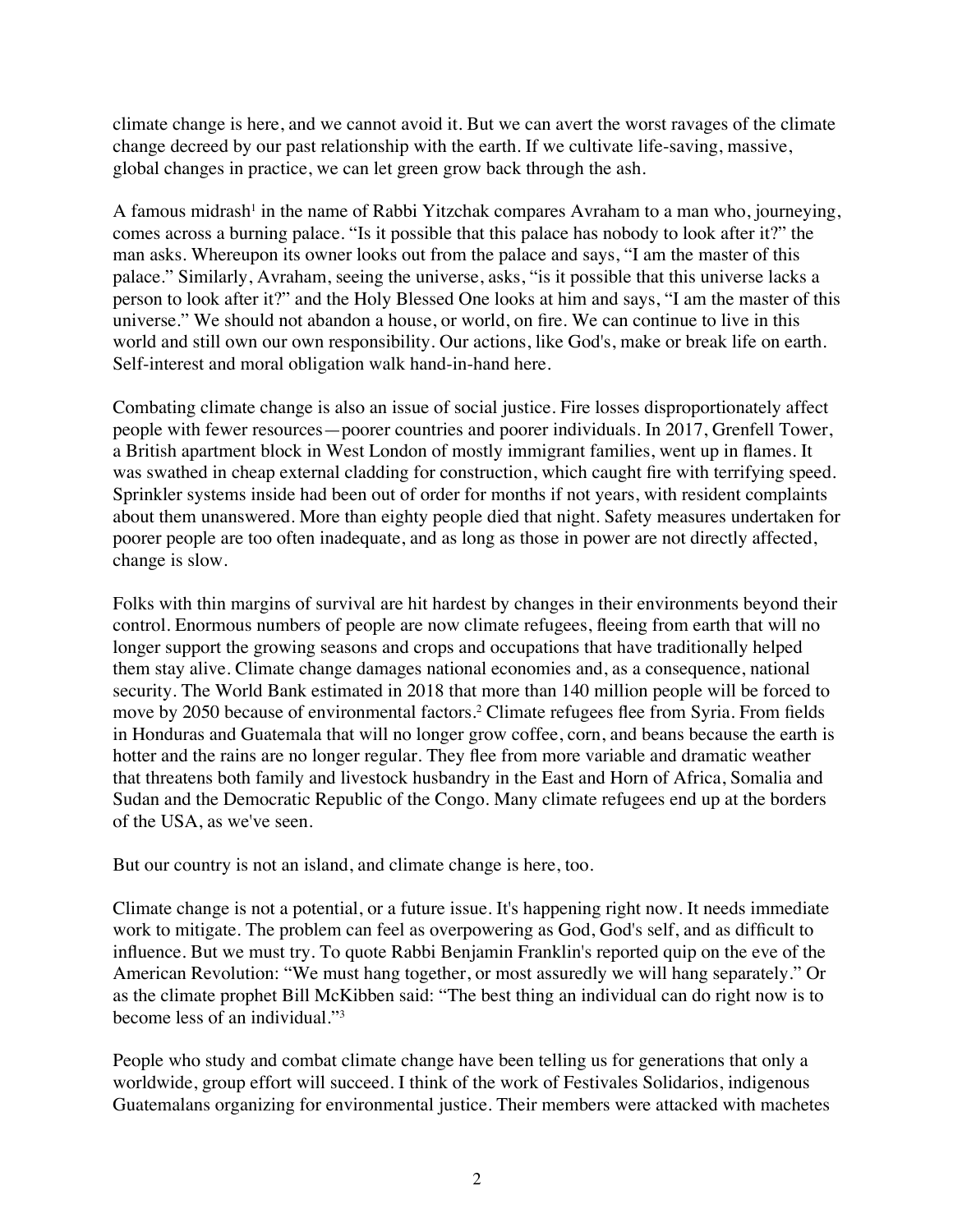last year while attempting to prevent illegal logging in Totonicapán communal forest.4 Festivales' action affirms that their land and water cannot survive without mutual, worldwide cooperation. They put their bodies on the line to protect the earth that nourishes them physically and spiritually.

Opportunities for communal action are thick on the ground. There is a Jewish organization, Dayenu, specifically dedicated to supporting climate change activism and the Jewish n'shamot, the souls, invested in this work. Its name, Dayenu, means both "we've had enough" of climate destruction, and "we are enough" for the work of saving humanity. Members of our Temple's social action committee are investigating starting a Dayenu circle, a group of people that meets monthly to find and share spiritual support and action opportunities. Social action committee member Karen Godek will speak about our Jewish environmental connection and responsibilities this afternoon at our Tashlich service. And the year to come will bring more opportunities for education and advocacy. Please talk to me, Karen, or another social action committee member if you are interested in being part of a Temple Emanu-El Dayenu circle.

We can each become less of an individual by becoming part of the movement to mitigate climate change, in whatever ways we are personally able to do. Activism may not be typical for you. As Bill McKibben, speaking on Hebrew College's podcast, said, "The earth is outside of her comfort zone, so we must be too."5 Recycling and taking shorter showers and eating less meat are helpful habits. But we are not going to recycle our way out of this one. We cannot turn back the clock to prevent dangerous global warming. What we can do, however, is to slow that clock down, by urging our governments and industries to listen carefully to climate scientists and to act immediately on their recommendations. We can give ourselves more time to mitigate the effects of what we've already wrought.

Both we and the earth need to rest from our human carbon-dioxide-exuding, resource-stripping, planet-cooking habits. We need time and space to cool down. We need to return to the integrity of air, water, land, and practice that help support life on earth. And, Baruch Hashem—thank God—we have a model for this kind of rest and renewal in our Jewish texts: the Sh'mitah year, which begins next year in our Jewish calendar. Every seven years, Torah mandates,<sup>6</sup> a year of rest for the land and the animals: rest from cultivation, rest from labor. Debts are forgiven, things put in pawn are redeemed. This year is called the Sh'mitah year.

This past year of our American Jewish lives, hemmed in by COVID-19 and its restrictions, has been a year of enforced pause, but it hasn't been fallow. We've been in survival mode. Sh'mitah is coming when we need it most. We need time for the seeds this year of reckoning have yielded to germinate. We've been acting from fear and survival instinct, adrenaline rather than reflection. Our discourses have lurched towards scorched-earth, with people becoming angrier and angrier at one another online without the precious hydration of in-person interactions. We need more time.

Yom Kippur is called "Shabbat Shabbaton" by God, the Shabbat of Shabbats.7 Shabbat and Sh'mitah are intimately related. Sh'mitah is a longer-term version of Shabbat, the culmination of a week of years.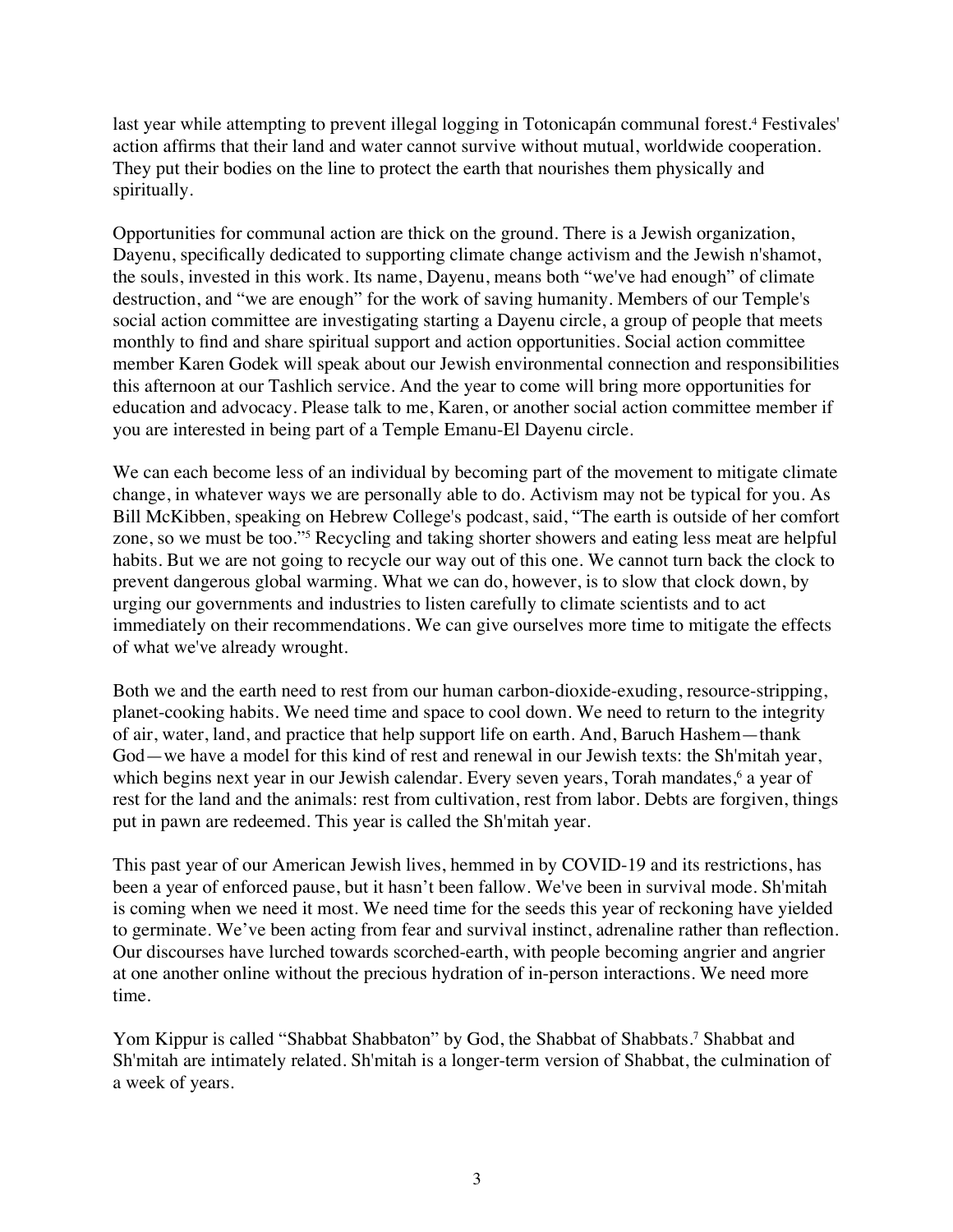Rabbi David Seidenberg proposes, in his book *Kabbalah and Ecology*, that "One might even say that the purpose of Shabbat is to practice for Sh'mitah."8 Yom Kippur, as a Shabbat of Shabbats, is then "al achat kama vachamah"—all the more so. If we consider Shabbat and Yom Kippur to be practice for the Sh'mitah year, they suggest Jewish practices for living in a world where the climate is changing. When we must at once save what life we can from a burning place while trying to extinguish the fire, and at the same time, keep up our own spiritual strength, what Jewish tools do we have?

We are offered:

- regular practice of rest, connection, and don't be afraid to try prayer
- make sure we have what we need without surfeit or waste (bal tashchit) and sometimes even use less, as we fast on Yom Kippur
- stay in community. Ease your heart by sharing climate concerns and climate action with other people who care about you.

We think of Shabbat as a time for rest and abstaining from action. But our need for rest walks hand-in-hand with our need to preserve life, to band together and work to put out this fire. The Talmud rules that we can't work to put out a house fire on Shabbat or even rescue items from it. Shabbat is more important than saving our stuff, even sacred writings and Torah scrolls.<sup>9</sup> But saving life is more important than refraining from work. Rav Chaim Benveniste ruled that because fire spreads quickly from house to house, and every place has elderly and sick people who have trouble evacuating, any house fire is a life-threatening danger. Therefore, we violate Shabbos and extinguish any house fire to avoid the potential threat to life.<sup>10</sup>

Just as those homeowners in the Talmud, we acknowledge that this Sh'mitah year will be full of work. Urgent, difficult work, trying to work with our neighbors to put out the fires in our collective home, trying to rescue every scrap of living holiness that we can.

Too often, humans set ourselves up as masters of the earth. We're not. We're one species living here among the glorious biodiversity that God, in all of our texts, specifically wants and creates for other species' own sakes. The great Spanish rabbi Moshe ben Maimon, the Rambam, writing more than nine hundred years ago, wrote: "It should not be believed that all the beings exist for the sake of the existence of man. On the contrary, all the other beings too have been intended for their own sakes and not for the sake of something else."11 Dr. Robin Wall Kimmerer, scientist and author and Native American Potawatomi Nation member, writes in her book *Braiding Sweetgrass*, "What happens to one happens to us all. We can starve together or feast together. All flourishing is mutual."12

The earth wants to flourish. It will always choose life. Mike and I drove into the east side of Glacier National Park over a decade ago. Acres and acres of trees were burned black from a massive fire, charred and stabbing at the sky as far as I could see. But all around their bases, we saw fresh green life springing up. Our planet has its own drive to survive. The question is: will we help it?

Last Thursday, the weather here changed. Suddenly the air was cooler, drier. I walked down my street, and in my nostrils, unmistakably, I smelled New England fall, the season I love best in the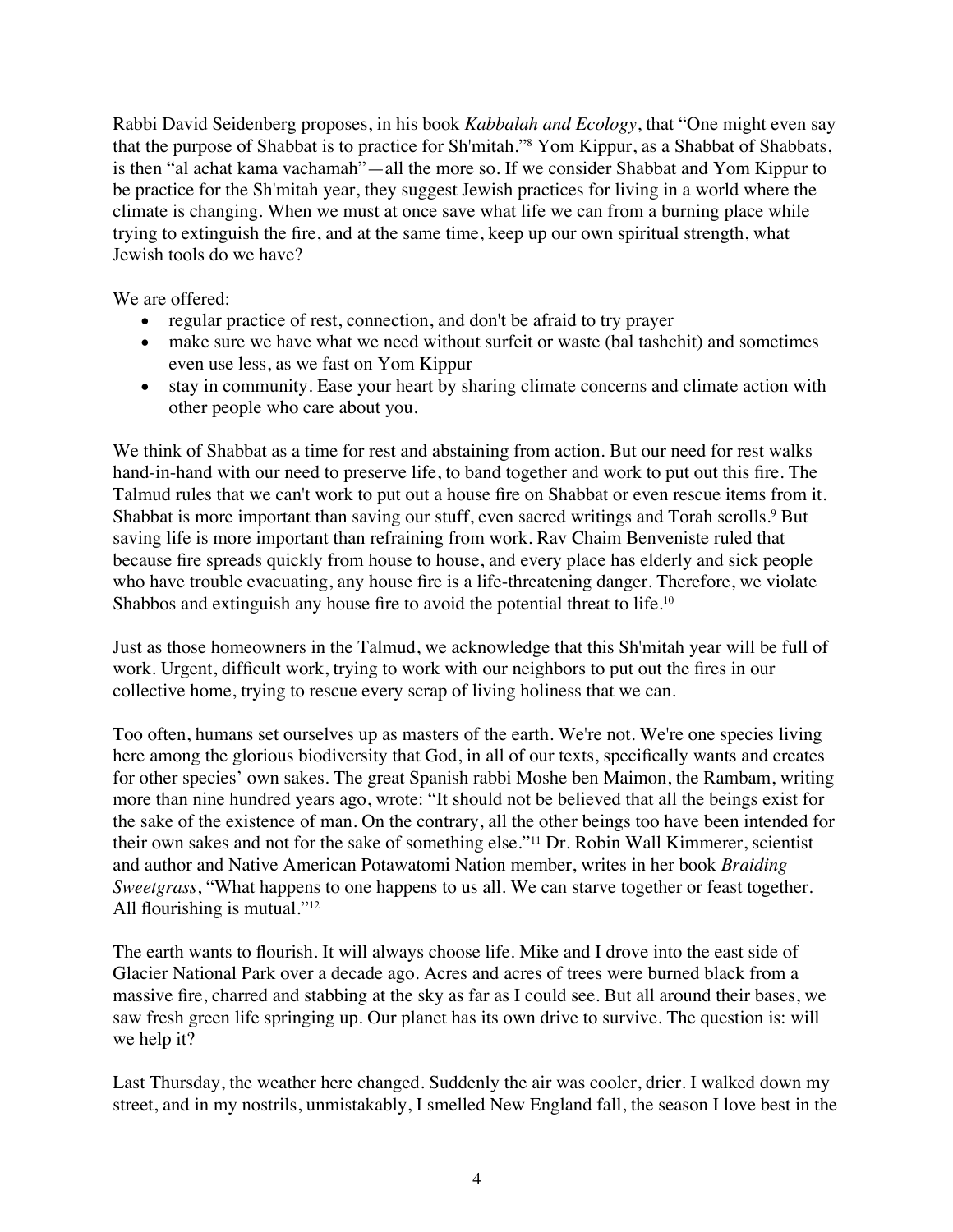place I love best. Since I was a child, I've gotten an extra rush of excitement and energy as each fall begins. Crisp motes of leaves, sunshine that touches up every red-gold color and hardens the sky's blue. The air smells of plant matter going wet and dormant, and the possibility of harvest.

We want our children to breathe in the scents of changing seasons as they grow up, not the smoke of a burning world. And we have no time to waste. We can do this. We are a people, a species, who survived and rebuilt after the Flood. If we and our world seize this moment, we may beat down this fire too, and co-create the livable future we desire. In the fallow opportunity of this Sh'mitah year, let's redeem the future we placed in pawn by prioritizing human consumption and dominance, rather than contribution and humility. May each one of us find our practical and spiritual niche in the earthwide ecology of survival and help life in this world flourish for ourselves and the generations of humans and other living beings yet to come. Kein y'hi ratzon.

\_\_\_\_\_\_\_\_\_\_\_\_\_\_\_\_\_\_\_\_\_\_\_\_\_\_\_\_\_\_\_\_\_\_\_\_\_\_\_\_\_\_\_\_\_\_\_\_\_\_\_\_\_\_

<sup>1.</sup> Bereshit Rabbah 39:1.

<sup>2.</sup> World Bank, *Groundswell: Preparing for Internal Climate Migration*, (Washington, DC: The World Bank, 2018).

<sup>3.</sup> Bill McKibben, "Be a little less of an individual," interview by Maria Virginia Olano, *Climate xChange*, September 16, 2020, https://climate-xchange.org/2020/09/16/be-a-little-less-of-an-individual-author-and-activist-bill-mckibben/.

<sup>4. &</sup>quot;Activists Attacked in Guatemala for Exposing Illegal Logging," *Nobel Women's Initiative*, September 24, 2020, https://nobelwomensinitiative.org/activists-attacked-in-guatemala-for-exposing-illegal-logging/.

<sup>5.</sup> Rabbi Shoshana Friedman and Bill McKibben, "Challenging Destruction: We Speak Up Despite the Odds," July 26, 2021, in

*Speaking Torah*, podcast produced by Hebrew College, https://hebrewcollege.edu/blog/challenging-destruction-speak-up/.

<sup>6.</sup> Sh'mot 23:10–11; Vayikra 25:1–7; D'varim 15:1–6.

<sup>7.</sup> e.g., Vayikra/Leviticus 23:32.

<sup>8.</sup> David Mevorach Seidenberg, *Kabbalah and Ecology: God's Image in the More-Than-Human World* (New York: Cambridge University Press, 2015), 13.

<sup>9.</sup> Talmud Bavli Shabbat 115b:2.

<sup>10.</sup> Sheyarei Kenesses Ha-Gedolah, Orach Chaim 334, Hagahos Beis Yosef 11.

<sup>11.</sup> Rabbi Moshe ben Maimon, Moreh N'vuchim/Guide for the Perplexed, 3:13 and 1:72, 452.

<sup>12.</sup> Robin Wall Kimmerer, *Braiding Sweetgrass* (Minneapolis: Milkweed Editions, 2013), 15.